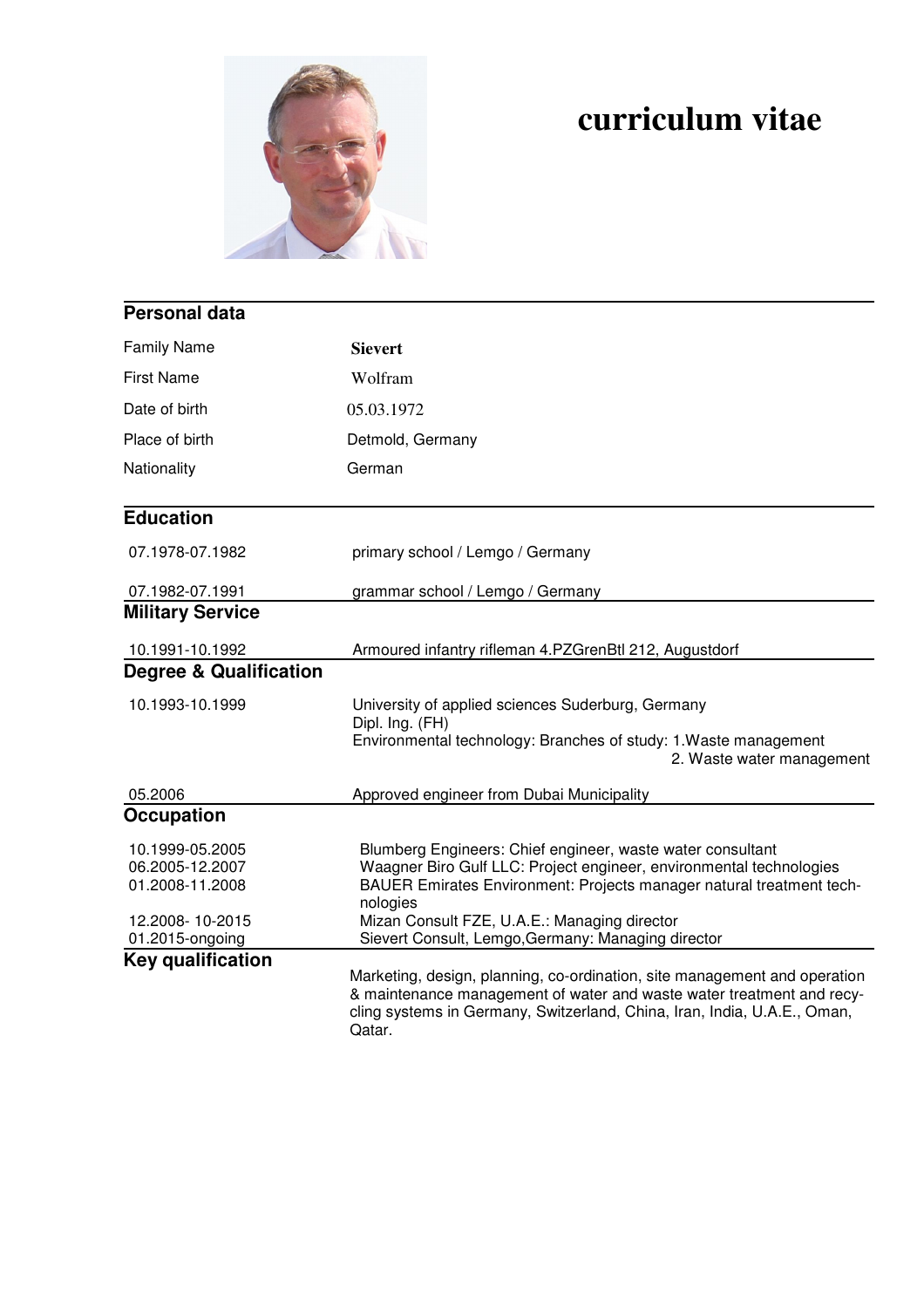| <b>Further skills</b> | Driving licence, good knowledge in Microsoft applications and other com-<br>puter programs                                                        |
|-----------------------|---------------------------------------------------------------------------------------------------------------------------------------------------|
| <b>Hobbies</b>        | Planning and construction of natural swimming ponds, rehabilitation of fish-<br>ponds, cyclist, (scuba-)dive, rifle association Lemgo             |
| <b>Memberships</b>    | Competence Pool Weihenstephan (Technical University Munich),<br><b>IOEV</b> (Ecological Engineering Association Germany)<br>Wirtschaftsbund HANSE |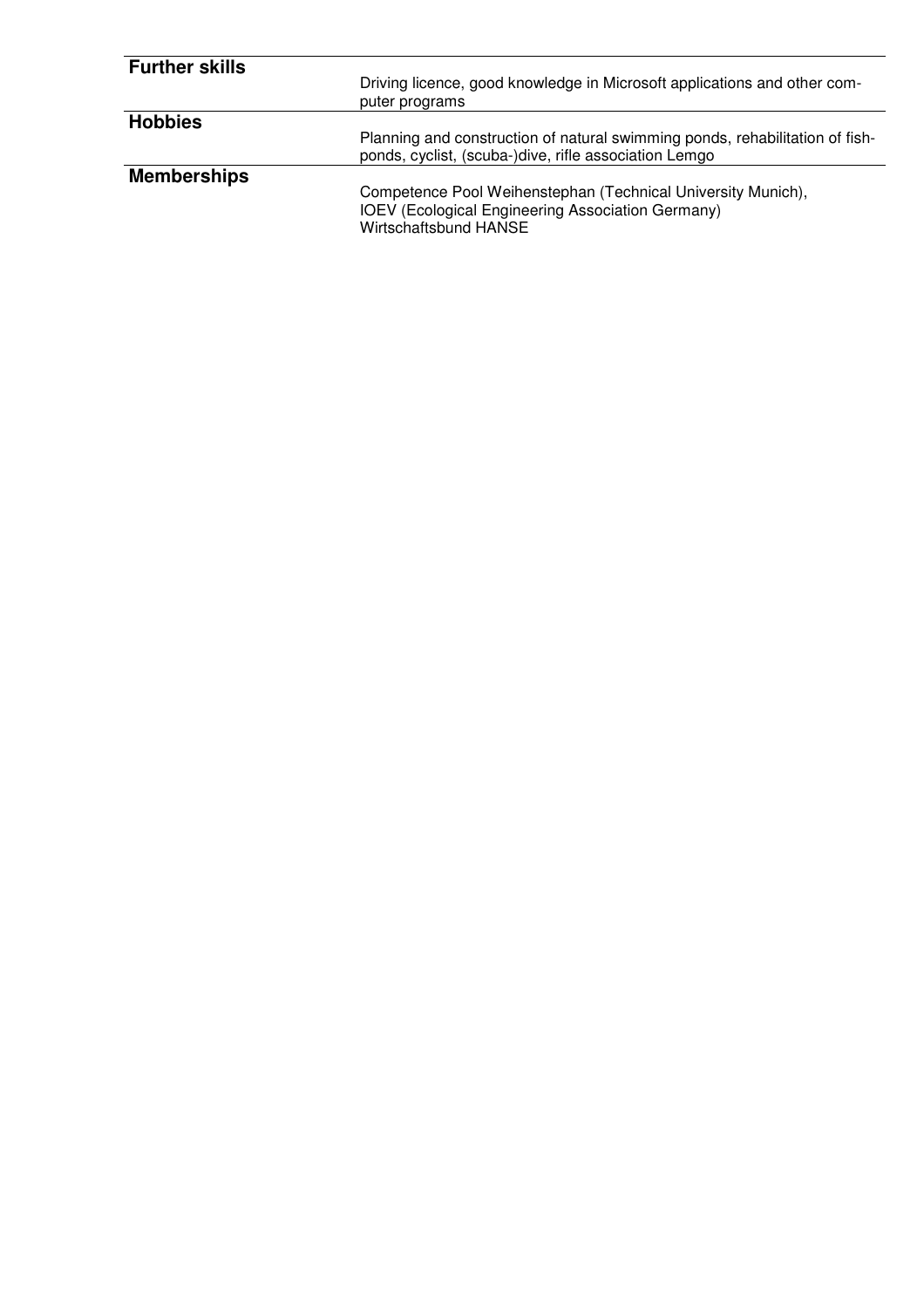## **Professional Experience**

• Design, planning and construction management of sewerage systems (trickling filter, activated sludge systems, MBR, MBBR, constructed wetlands, retention soil filters, sludge dewatering reed beds, vacuum-, pressure and gravity sewer systems) in Europe, Iran, Iraq, India, U.A.E., Qatar, Oman, Bahrain, Jordan, Korea and China.

- Feasibility studies, design for approval and offers for the above mentioned systems.
- Construction supervision for the above mentioned systems.
- Operation and management for a municipality wastewater management company.
- Operation and maintenance management of sewage sludge dewatering systems.
- Coordination (project management) with consulting offices, freelancers and subcontractors.
- Looking after trainees and new employees.
- Design of promotional material and publications (flyer, presentation, articles, homepages, advertising boards).
- Development of components to optimize the treatment process of sewage treatment plants in cooperation with universities (siphon, nozzle, sprayer).
- Planning and management of a research project for the ministry of environment Rhineland-Palatinate.
- Various lectures for clients and authorities.
- Planning, design and rehabilitation of swimming and fish ponds.
- Implementing new technologies (subsurface waste water irrigation, Terra Preta soil, EM) in design, offers and realized projects in the GCC and presentation of these products at consultants and authorities.
- Project management for installation of waste treatment equipment
- Turn key projects (waste water treatment systems)
- **Baseline** studies
- Ecological surveys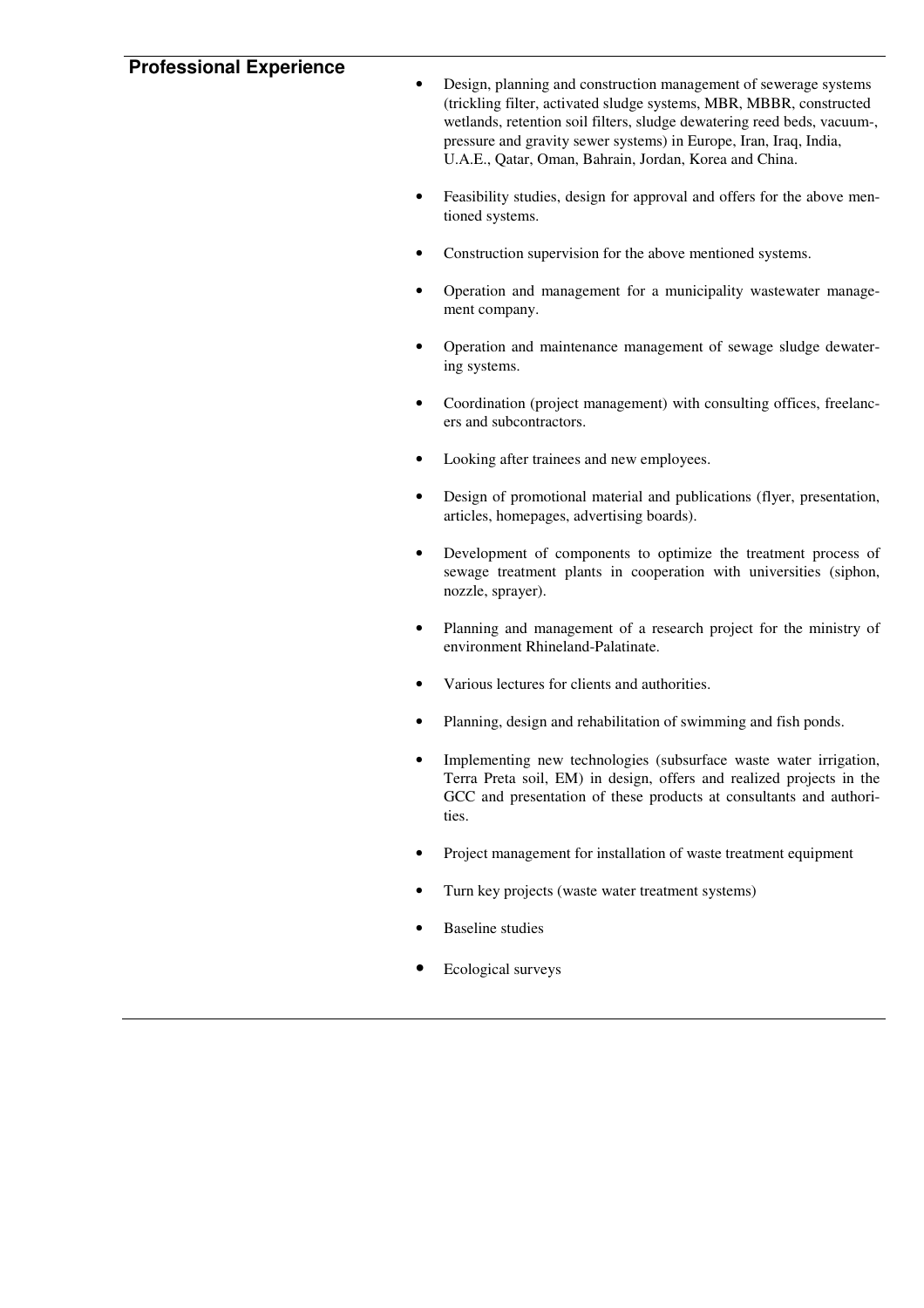| Seminars, lecture, work-<br>shops, conferences,<br>exhibitions | ٠ | Organization, realization and looking after a booth at the Water-<br>Middle-East exhibition in Bahrain, 2004.                                                            |
|----------------------------------------------------------------|---|--------------------------------------------------------------------------------------------------------------------------------------------------------------------------|
|                                                                | ٠ | Second examiner of a diploma, university of applied Science Nürtin-<br>gen.                                                                                              |
|                                                                |   | Part time lectureship summer semester 2003, university of applied<br>science Nürtingen.                                                                                  |
|                                                                |   | Lecturer at the GNE (society for lasting development), Witzenhausen<br>(class for international project management, lecture about sewerage in<br>developing countries).  |
|                                                                |   | Organization, realization and looking after a booth at the IFAT in<br>Munich.                                                                                            |
|                                                                |   | Lecture at a Unesco Conference about desertification, Yarmouk uni-<br>versity Amman (06-2005).                                                                           |
|                                                                |   | Lecture at a DAAD conference at the university of Assiut, Egypt (06-<br>2007)                                                                                            |
|                                                                |   | Organization, realization and looking after a booth at the UN envi-<br>ronment conference in Dubai (08/2005)                                                             |
|                                                                |   | Organization, realization and looking after a booth at the Big 5 in<br>Dubai (10/2005)                                                                                   |
|                                                                |   | Presentation about natural sewerage systems at the Dubai Municipali-<br>ty (11/2005).                                                                                    |
|                                                                |   | Presentation about natural sewerage systems at the Middle East water<br>and wastewater management conference Dubai (02/2006)                                             |
|                                                                |   | Organization, realization and looking after a booth at the water con-<br>ference in Dubai (06/2008)                                                                      |
|                                                                |   | Presentation about natural sewerage systems at the following Con-<br>sulting Companies: Hill, Halcrow, Cansult, Parsons, Atkins, EC Har-<br>ris, Khatib and Alami.       |
|                                                                | ٠ | Speaker at Symposium "Sustainability Why? And How?", Sharjah<br>Chamber of Commerce, 13th May 2009                                                                       |
|                                                                |   | Lecture about reed bed technology at a DAAD conference (drinking<br>water and waste water) at Al-Balqa Applied University, Jordan (10-<br>2009)                          |
|                                                                | ٠ | Lecture about reed bed technology at KAUST (Century Desert Agri-<br>culture workshop) and seminar for water desalination and reuse cen-<br>ter faculty, Jeddah (01-2011) |
|                                                                | ٠ | Lecture about alternative and natural waste water treatment at Masdar<br>Institute, Water & Environmental Engineering Program, Abu Dhabi<br>$(12-2011)$                  |
|                                                                |   | Workshop about sludge mineralization reed bed test results for Minis-<br>try of Water and Irrigation, Amman (Jordan) (12-2013)                                           |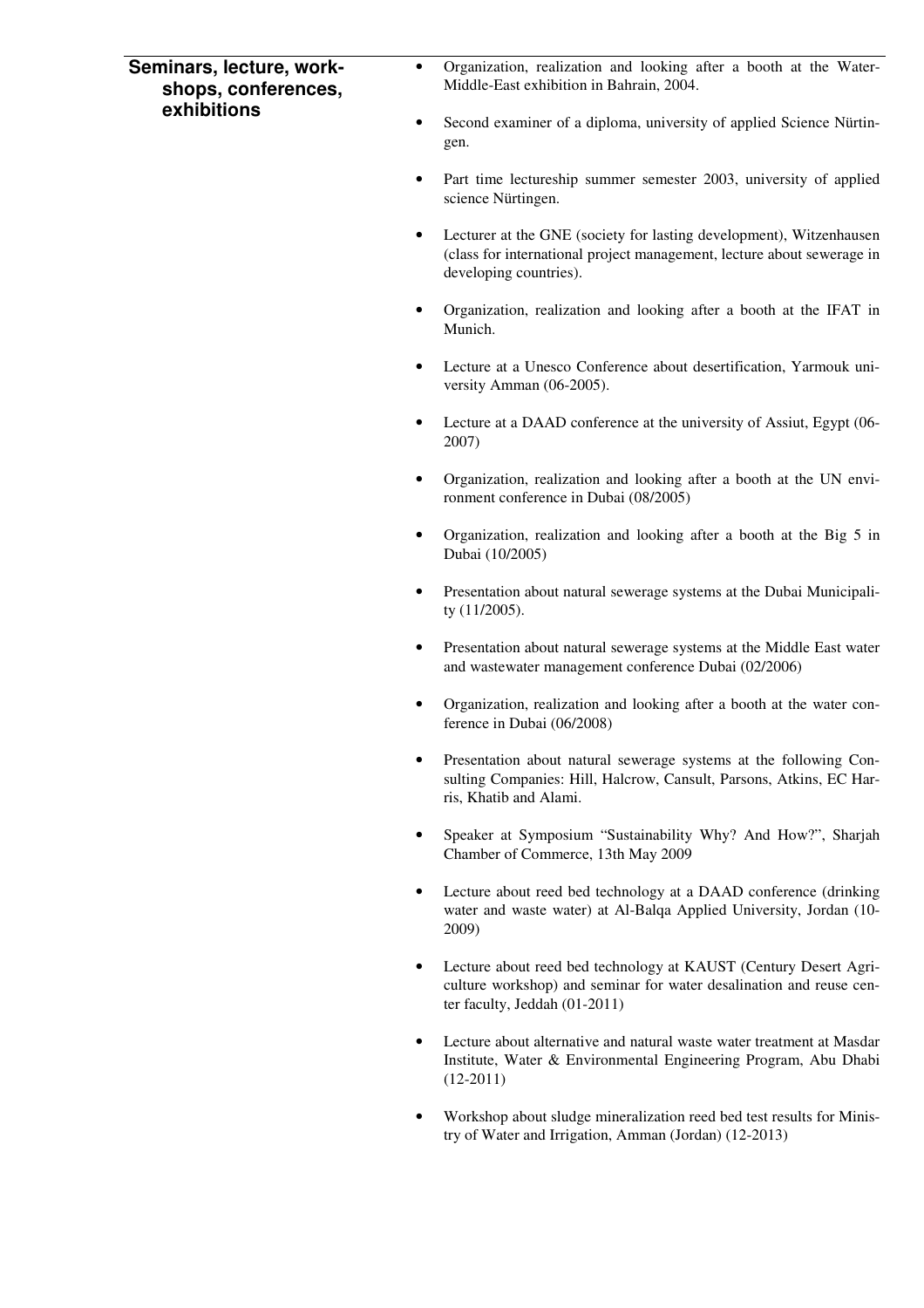• Speaker at ADSSC Workshop on the approach of Best Practices in Project Delivery, Abu Dhabi 9<sup>th</sup> September 2015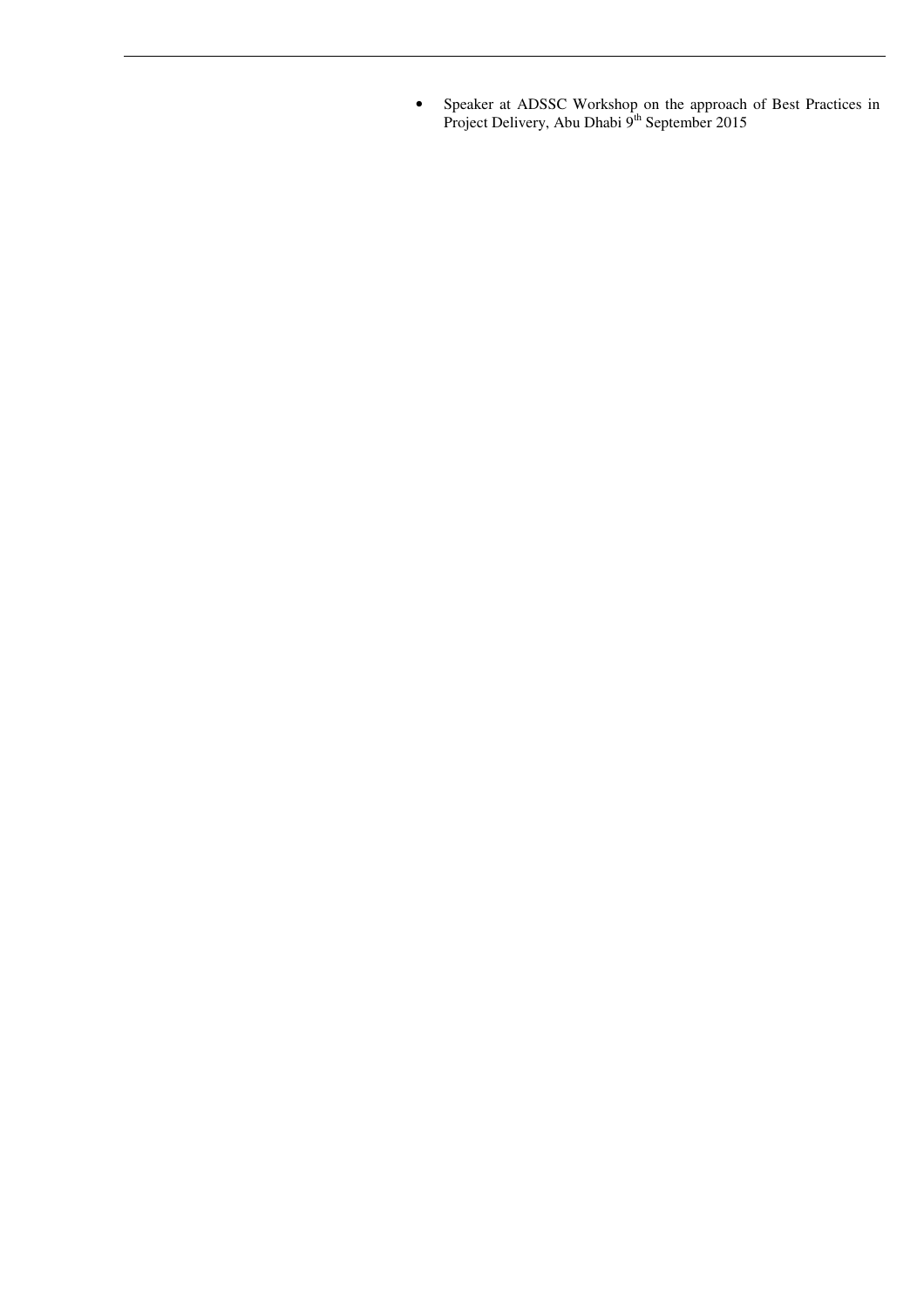## **Projects**

- Operation management of 4 municipality sewage treatment plants  $(3x)$ trickling filter, 1 x extended aeration), Lahstedt Gadenstedt (1999- 2005)
- Operation management and monitoring of the largest reed bed treatment system in Germany, Lahstedt Gadenstedt (1999-2005)
- Planning, design and construction supervision of a reed bed treatment system in Iran, 4000 PE, Petrochemical Special Economic Zone Mahshahr (2001-2003).
- Planning, design and construction supervision of a reed bed treatment system, 6000 PE, and a sludge dewatering system in China, Shenyang, Hunnan New District (2003-2004).
- Planning, approval and construction supervision, operation and maintenance management and research of two storm water treatment retention filters, Muenstedt and Adenstedt, Lower Sachsonia (1999- 2001).
- Planning, design, approval and construction supervision of an activated sludge sewage treatment plant, Haynrode (2003-2005)
- Planning, design, construction supervision and operation management of a sludge dewatering system, Bad Emstal, Hessen (2002-2005).
- Craniate survey lagoons Gadenstedt
- Insecta and bird survey wetlands Lahstedt
- Planning, design, approval and construction supervision of a rehabilitation of a biodisc treatment plant and optimizing by extension with a reed bed treatment system, a sludge pumping boat and a sludge dewatering system, Fronhausen, Hessen (2001-2005).
- Planning, design, approval, site management and research of a reed bed treatment system for a labor camp, Dubai Municipality Environment Department, Jadaf, Dubai (2005)
- Planning, design, approval and site management for a grey water recycling reed bed for a labor camp in Dubai (2005)
- Planning, design, approval and site management for a grey water recycling reed bed in Dubai, 200 EW
- Planning, design, approval and site management for a reed bed of a site labor camp, The Lagoons, Dubai
- Planning, design, approval, site management and research of a subsurface drip irrigation system for black water of a labor camp, Dubai (2006)
- Planning, design, approval and site management for a subsurface drip irrigation system for black water, Dubai (2006)
- Planning, design, approval, site management for a reed bed for car wash water recycling, Dubai (2006)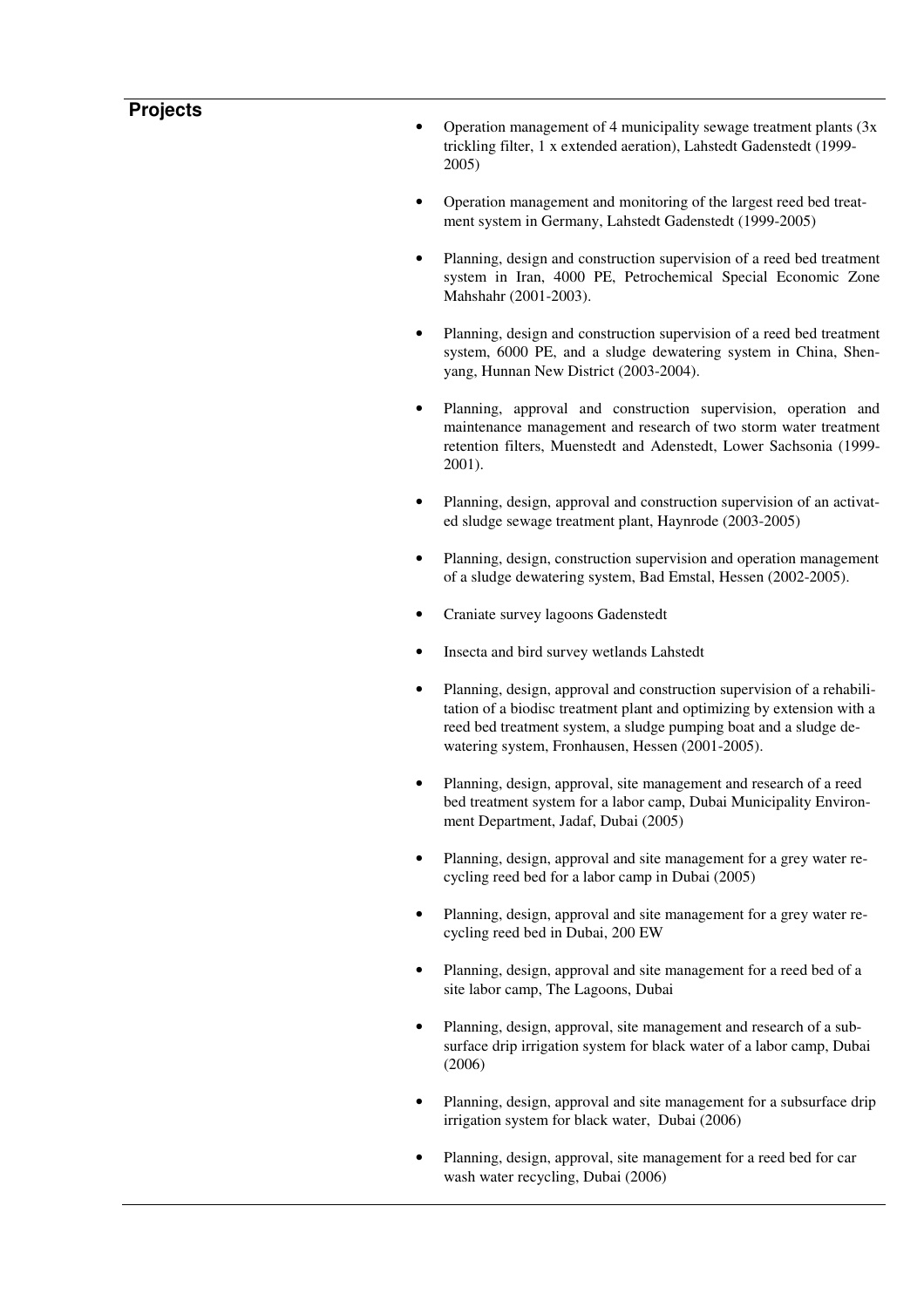- Planning, design and site management of a grey water recycling reed bed for a private villa, Ajman (2006).
- Planning, design, site management for a treated grey water storage pond with natural filtration system (2006).
- Planning, design, site management for reed bed treatment system for recycling of sewage for irrigation for private villa in Meadows, Dubai (2007)
- Planning, design, tendering and approval of extended aeration STP 2300 m³/day, Al Khor, Qatar (2007)
- Planning, design, site management for reed bed treatment system for recycling of sewage for irrigation for tourist facilities, Mamzar Park, Dubai (2007)
- Planning, design, site management for first green roof reed bed in U.A.E., Dubai (2007)
- Site management and construction supervision of reed bed treatment system for BG-Oman labor camp in Abu Butabul, Oman (2007)
- Design and construction supervision MBR system for Model Water Home, Waterfront, Dubai
- Support for Design and Tendering of produced water recycling facility (45.000 m<sup>3</sup>/day produced water to biomass) for PDO, Oman (2008)
- Conceptual Design for decentralized waste water treatment, Al Sodah Island Resort, Oman (Mai 2009)
- Concept for sewage sludge mineralization, Al Awir Sewage Treatment Plant, Dubai Municipality (April 2009)
- Consultancy for sewage treatment and MBR Sewage Treatment Plant test run for Arabianparkhotel, Jadaff, Dubai (April 2009)
- Consultancy for sewage treatment and MBR Sewage Treatment Plant test run for Central Veterinary Research Laboratory, Dubai (Mai 2009)
- Feasibility study Water management Headquarter Sharjah Municipality
- Diagnostic Review, water management, Expo Center Sharjah
- Design, project management and construction supervision of extended aeration sewage treatment plant 400 m<sup>3</sup>/day incl. sludge mineralization reed beds, Evason & Six Senses Spa, Zighybay, Oman (Mai – Oktober. 2009)
- Design & build of water treatment and oil recovery for hazardous liquid waste lagoons (20.000 m<sup>3</sup>), Beeah, Sajaa Landfill, U.A.E. (July-August. 2009)
- Design, project management and construction supervision of a test reed bed (100 m²) for treatment of UASB outflow for ground water recharge, Ajman Sewerage, U.A.E. (Oktober. 2009)
- Design, construction supervision and operation supervision of a pilot reed bed (14.5 m<sup>3</sup>/day) for sewage treatment, Muriyah, Al Sifah,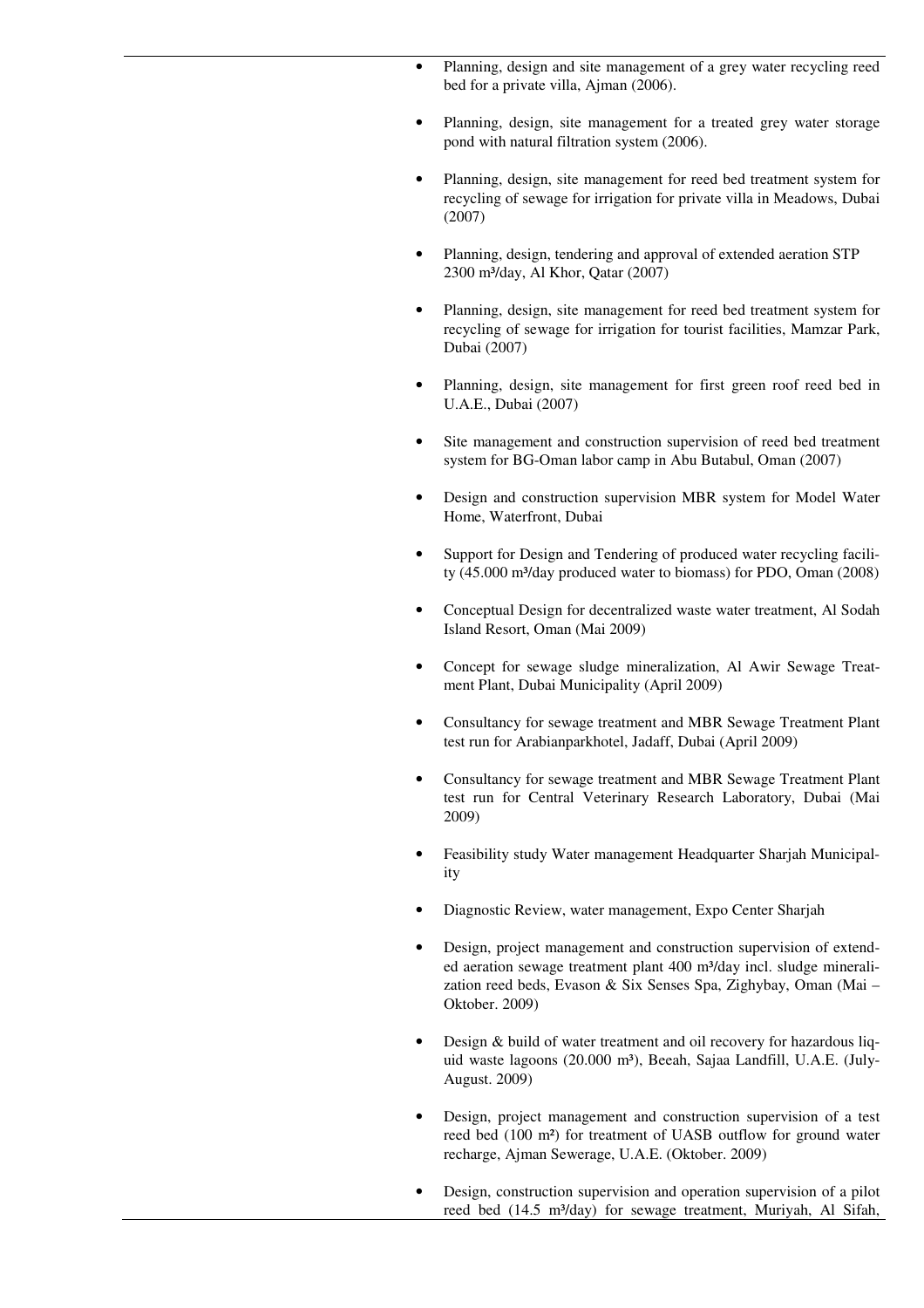- Technical proposal and tender support for sewer line cleaning and rehabilitation for main sewer line Baghdad, 15 km, DI 3 m, Irak
- Baseline Study, water quality monitoring of corniche area in Doha Qatar on behalf of Bauer Emirates Environment for Ministry of Environment Qatar (06/2010)
- Detailed Design, preparation of tender documents, construction supervision and start-up of 2 reed bed treatment systems  $(300 \text{ m}^3/\text{day})$ , 25 m³/day) as specialized sub-consultant of Parsons Abu Dhabi for TDIC project Sir Bani Yas Island. (2010/2011)
- Feasibility study about sewage treatment plants for the extension of Sohar University, Oman (05/2010)
- Project Management for installation of Autocalve system for Medical Waste treatment in Sharjah. (2010)
- Comparison study, design and preparation of tender documents for MBR, MBBR, extended aeration and reed bed systems for Sohar University (1000 m³/day) (2011)
- Design, supply and installation of sewage treatment plant for edible oil factory in Sharjah (250 m<sup>3</sup>/day, DAF, MBR, UF) (2010-2012)
- Design support and construction supervision of a reed bed treatment system for a labour camp  $(14 \text{ m}^3/\text{day})$  in Mirfa, U.A.E.  $(2011)$
- Design support and construction supervision of a reed bed treatment system for a labour camp  $(14 \text{ m}^3/\text{day})$  in Sila, U.A.E.  $(2011/2012)$
- Conceptual design and construction supervision of sewage reed irrigation fields for TDIC on Sir Bani Yas Island (2011)
- Ecological survey for EIA of Shiebat Al Watha Project on behalf of Ramboll for Aldar, Al Ain (2011)
- Design of holding tanks, lift station and buffer tank with oil and grit separation, edible oil factory in Yanbu KSA, (2011)
- Design, tender, construction supervision and operation management of pilot surplus sewage sludge dewatering reed beds, Al Salt STP, Jordan. (2011-2012)
- Specialized sub-consultancy services for overview consultant of MBR STP Saadiyat Island, 75.000 m³/day, Abu Dhabi (2011-2012)
- Tender Planning for Sila STP extension to 5000 m<sup>3</sup>/day, U.A.E. (2011)
- Preparation and evaluation of RfP documents for tanker sewage discharge and treatment with constructed wetlands,  $5000 \text{ m}^3/\text{day}$  as specialized sub-consultant on behalf of Atkins for Ashgal, Qatar. (2011- 2012)
- Feasibility study, Design and Tender of STP 10.000 m³/day for a theme park in Tehran as specialized sub-consultant (2011-2012)
- Site visit, concept and offer preparation for water supply of 3 villages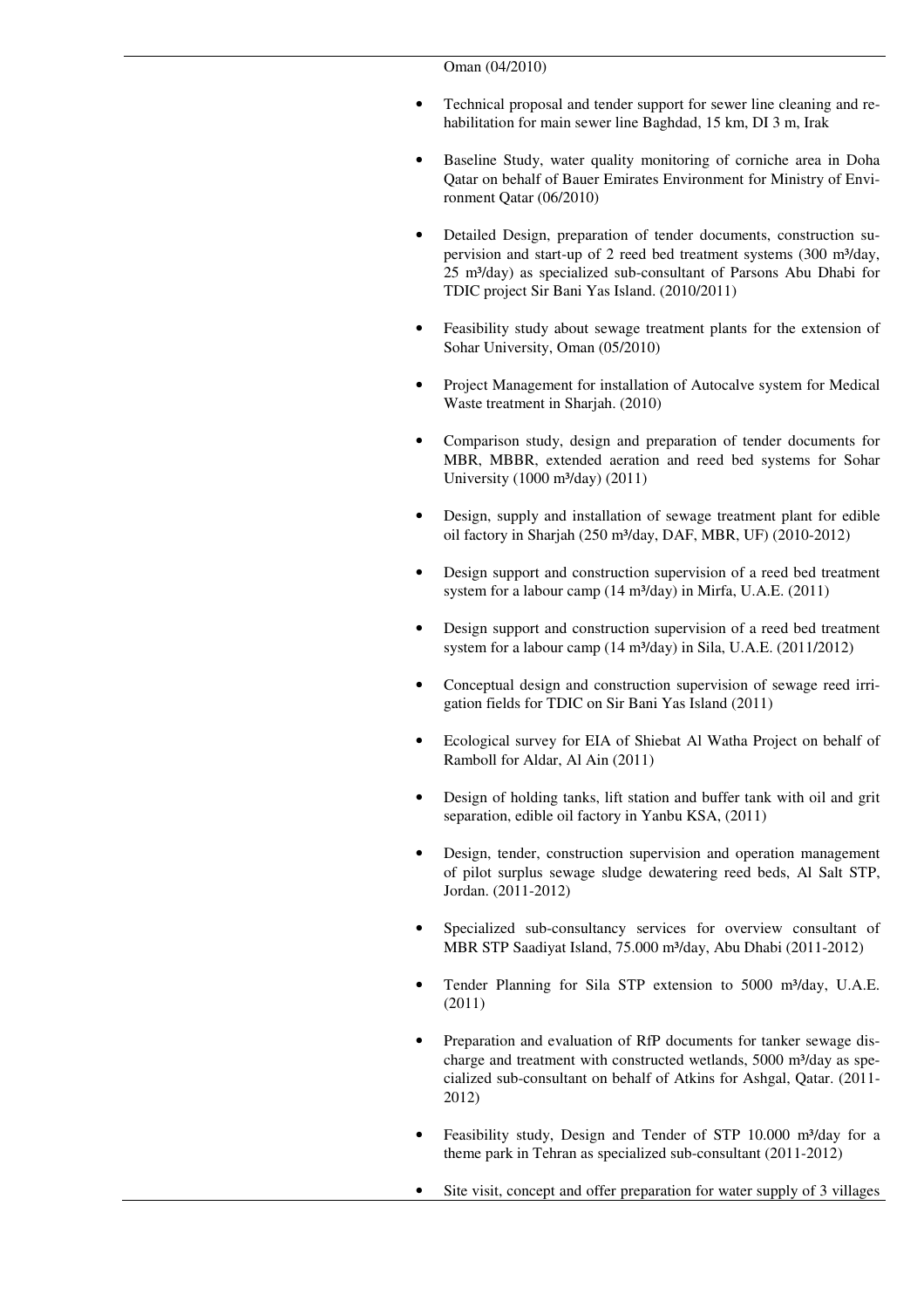in North East of Chad (2012-ongoing)

- Data evaluation, Concept Design, preparation of Design & Build tender documents and evaluation of tender for food factory ETP (280 m³/day, Biogas, extended aeration, Filtration, RO), Al Qouz, Dubai, U.A.E.
- Data evaluation, concept design and preparation of tender documents for ETP upgrade meat processing factory, Industrial Park, Dubai, U.A.E. (09/2012)
- Concept design, RFP preparation, construction supervision support for ornamental TSE wetland pond with reed bed filtration, 40.000 m² for Doha North Sewage Treatment Works, Qatar. (07-2012 – 02- 2015)
- Consultancy Support for TSE Buffer Zone Wetlands for Doha North Sewage Treatment Works, Qatar. (07-2012 – 09-2012)
- Design and construction support for sludge mineralization reed beds around an MBBR –STP Bahrain (2012)
- Overview consultancy for ETP extension from 250 to 400 m<sup>3</sup>/day Al Ain Poultry Farm; Screening, Grit Removal, DAF, Aeration, MBR U.A.E. (07-2012 – 11-2013)
- Design, tender and construction supervision of 2 reed bed filter sewage treatment plants (198 m<sup>3</sup>/day) for 2 villages in Northern Emirates for Ministry of Public Works, U.A.E. (10-2012 – 02-2015)
- Design and Project Management of NT-Zublin sewer line survey and cleaning, 3m DIA, 15 km, Baghdad, Iraq. (08-2012 – 09-2014)
- Hydraulic calculation and civil structure design of Abujan STP, 7500 m³/day, Nigeria (05-2013 – 11-2013)
- Concept, approval planning, of TSE reed bed, 400 m<sup>3</sup>/day, Sustainable City Dubai, U.A.E. (04-2013-ongoing)
- MBR tender support and evaluation, 400 m<sup>3</sup>/day, Sustainable City Dubai, U.A.E. (04-2013-ongoing)
- Design and tender preparation of STP (80m<sup>3</sup>/day, activated sludge) for KFNB shipyard extension, KSA (12-2013 – 02-2014)
- Bid proposal management, project management MBR and sludge dewatering reed bed German Embassy, Kabul, Afghanistan (02-2014 – 10-2014)
- Bid proposal management, project management MBR and sludge dewatering reed bed Kingdom of Netherlands Embassy, Kabul, Afghanistan (09-2014 – ongoing)
- Bid proposal and project management MBR plant Aschersleben, 25 m³/day, old people's home (06-2012 – ongoing)
- Market evaluation, setting up cooperation, bid proposals (municipality STP, dairy farms, industrial waste water) and application for EUsubsidies for first project for Mena-Water GmbH in Poland
- Ecosus Product (Terra Preta) marketing and sales to U.A.E., organi-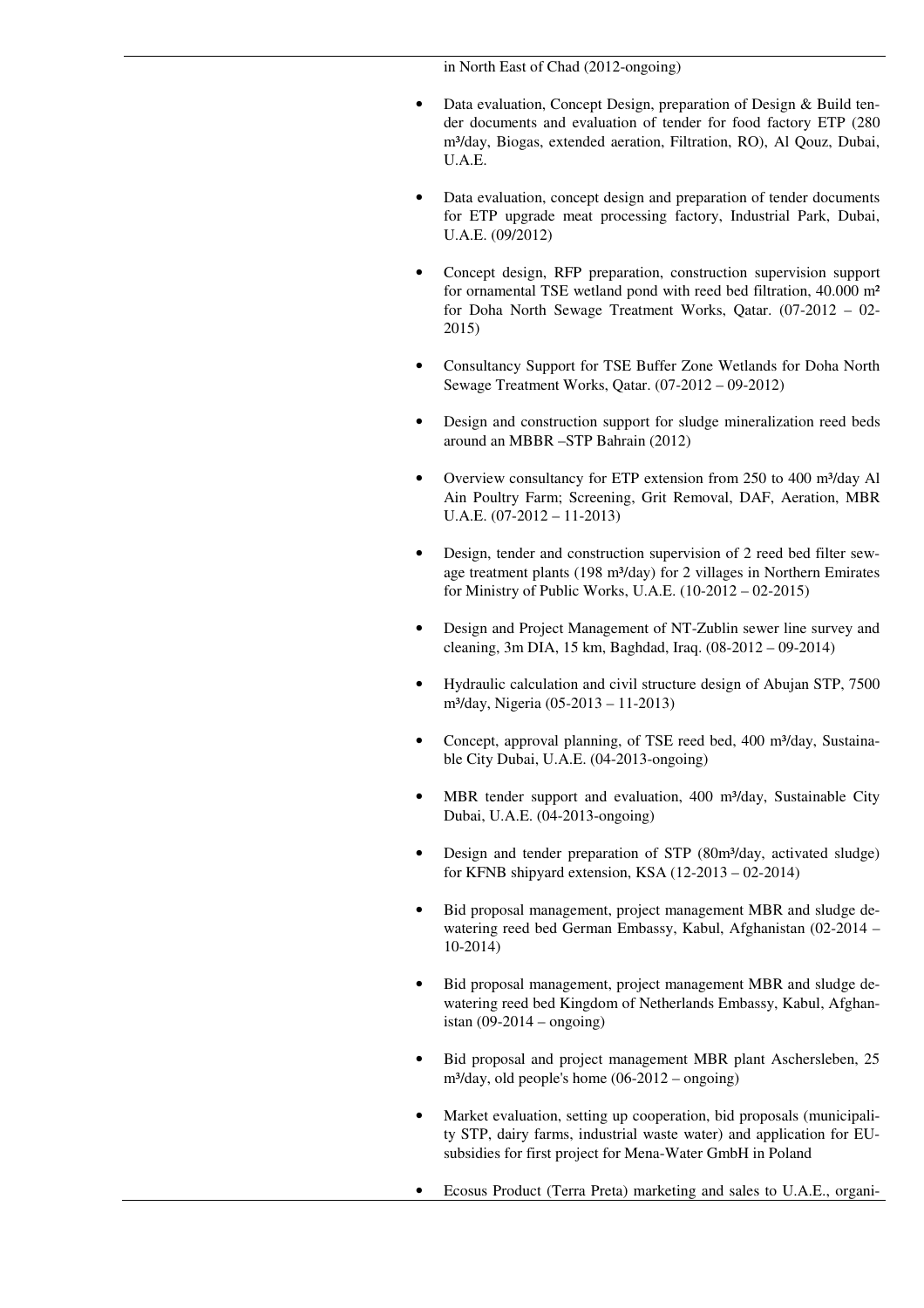zation of local Ecosus production in U.A.E.

- Project Management of soil production facility (soil from biogas plant waste) in Altenfeld (Reterra), Germany
- Design of settling lagoons for 3500 m<sup>3</sup>/h dewatering water (Qatar metro project) (12-2014)
- Design of test reed bed treatment system for Prime Asia leather factory in Tan Than Distrcit Vietnam (12-2014- ongoing)
- Design of a reed bed treatment system for a fish processing factory in Copporpac on Galapagos island, Ecuador
- Design of reed bed for public toilet, Faculty Department of Architecture, American International Architectural University (AIAU), Dhaka, Bangladesh (02-2014)
- Technical proposal, design review and construction supervision for reed bed of Wildlife Center in Kalba, Sharjah (11-2014 - 10-2015)
- Design review of SBR waste water treatment plant design Rashdiya STP 27500 m<sup>3</sup>/day, Iraq (06-2014)
- Study review, tender preparation of MBR ETP for Al Ain Dairy Farm, 2000 m³/day (06-08/2015)
- Bid Evaluation of hazardous liquid waste treatment plant Sajaa, Sharjah, 300 m³/day (05-08/2015)
- Concept design and cost estimation of grey-water reed bed eco-Quartier Pfaffenhofen, Germany (03-05/2015)
- Concept design and cost estimation for reed bed treatment plant village Friedenfels, Germany (04-06/2015)
- Concept design, detailed design and construction supervision for reed bed water treatment system for a water fun ride in the leisure park Heidepark Soltau, Germany (09-2015- ongoing)
- Bid Design (layout, BOQ), concept design, detailed design, construction and operation supervision for Pilot Reed Bed Haya Water, Quriyat, 50 m³/day, Oman (10-2015)
- Consultancy for rehabilitation of landfill leachate reed bed, techconcept FZE, Clark, Philippines (11-2015-ongoing)
- Support in product development, production set-up and marketing of Terra Preta Soil conditioner and fertilizer for Ecosus (2015-ongoing)
- Concept design, detailed design, tender and construction supervision for sustainable waste water treatment and solar and hydro-power supply for Garachico Valley, Tenerife, Canary Islands (2015 – ongoing)
- Concept design reed bed sewage treatment plants for MOPW project Butain Al Samer, public housing, 13.000 inhabitants, U.A.E. (01-  $2016$  – ongoing)
- Proposal, Concept Design, Detailed Design & Construction supervision for Dubai Creek Harbour – The Sanctuary District Wetland, Emaar (100,000 m²), Dubai (05 – 2016 - ongoing)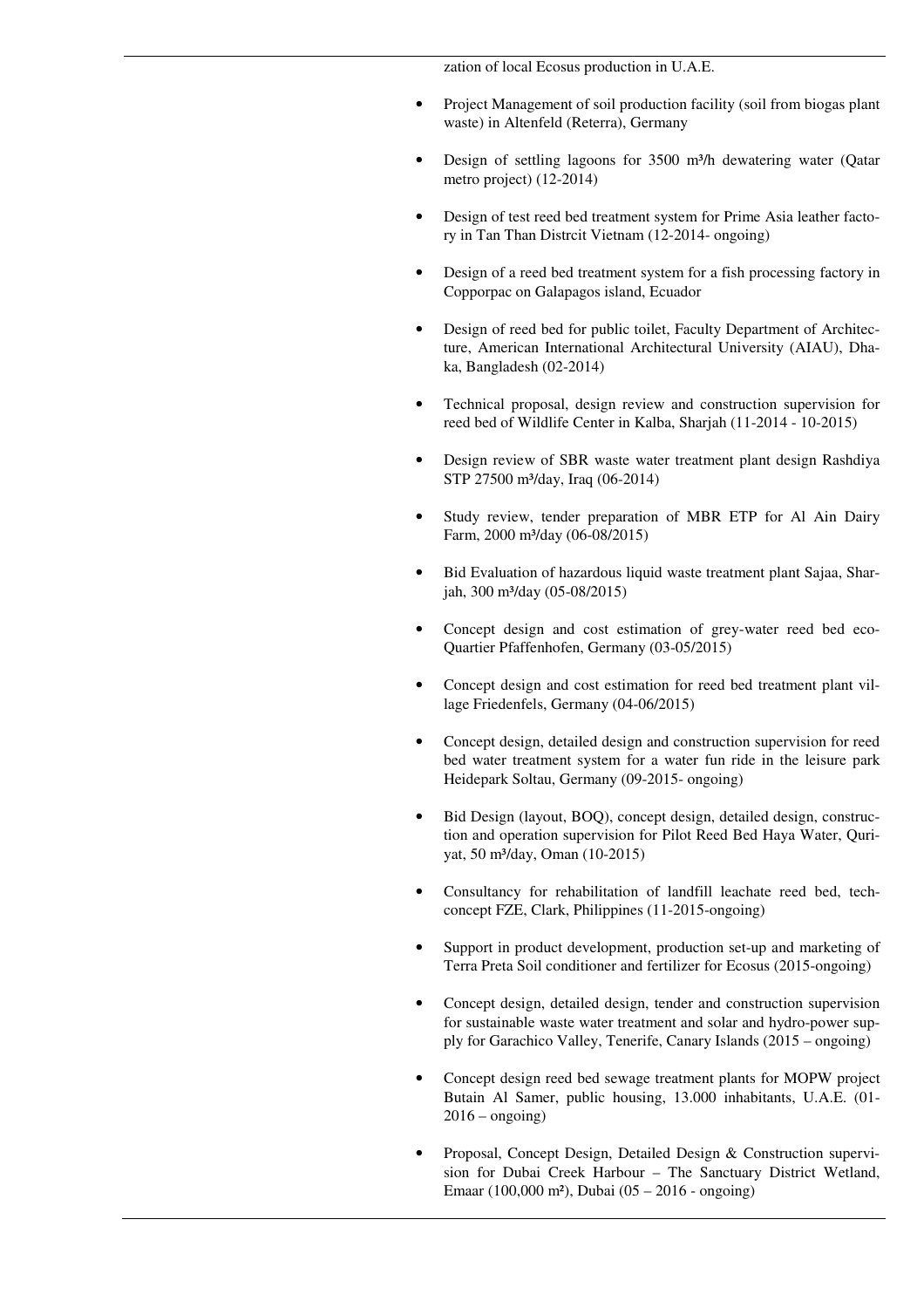- Design and tender preparation for activated sludge sewage treatment plant for Ramboll (290 m<sup>3</sup>/day), Ministry of Interior Headquarter Buildings at Jeddah, K.S.A. (06 – 07 2016)
- Design for reed bed filter after biogas, anaerobic baffled reactor and anaerobic filter Ecolodge Feynan Jordan, in cooperation with Blumberg for Borda ( $5 \text{ m}^3$ /day) (05 – 2017 ongoing)
- Design for reed bed filter after anaerobic baffled reactor and anaerobic filter STP Wadi Hassan, Jordan, in cooperation with Blumberg for Borda (  $50 \text{ m}^3/\text{day}$ ) (05 – 2017 ongoing)
- Design for sludge dewatering reed beds for STP Wadi Hassan, Jordan, in cooperation with Blumberg for Borda ( 1,5 t DS/day) (05 – 2017 ongoing)